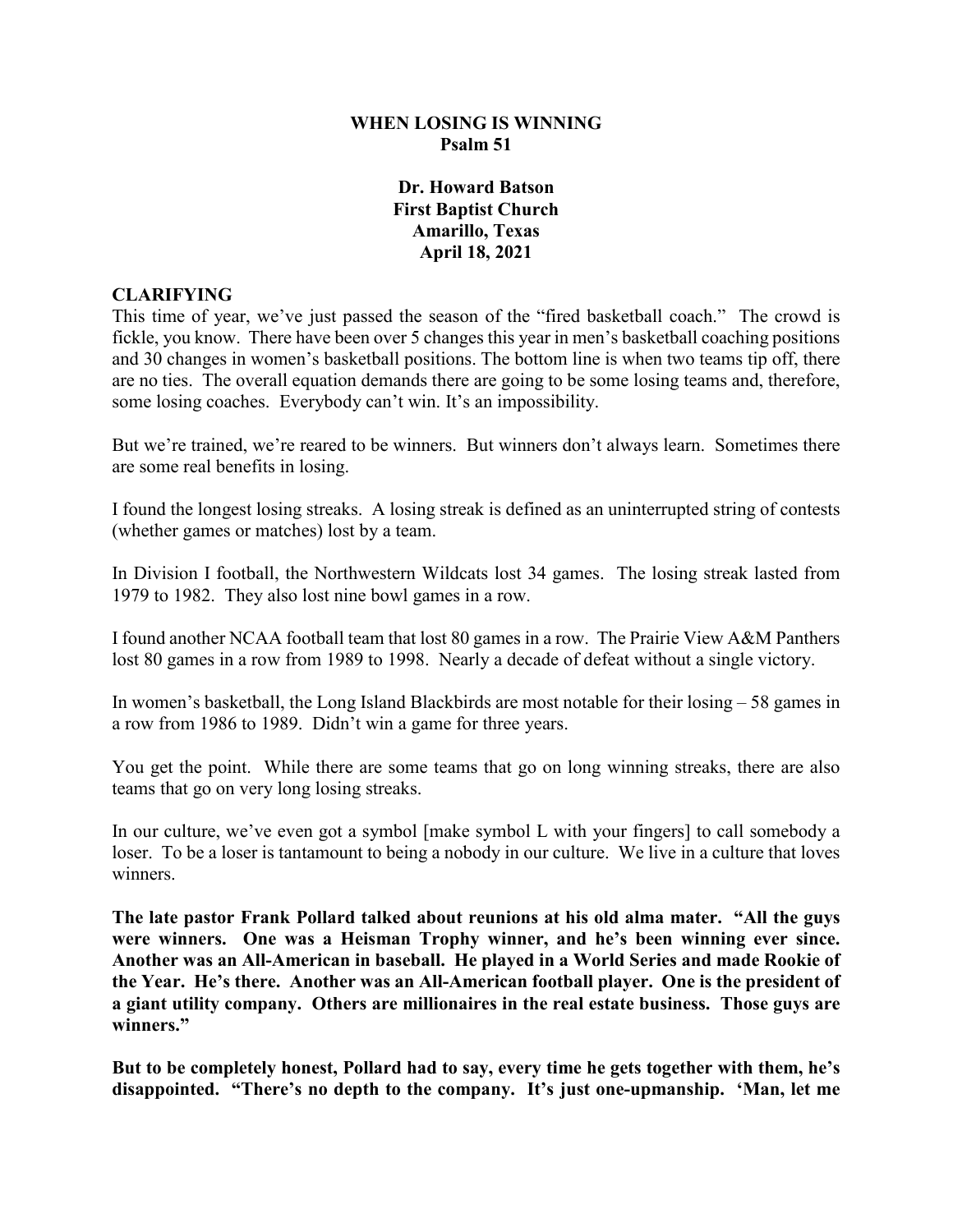# **show you how I'm a bigger winner than you are.' 'Let me show you how I've come through, made it big.'" He said you get the feeling they have disdain for people who are not winners. There's something just not comfortable or soul-soothing about the fellowship you have with that group of winners.**

We come to the depth of David in this psalm. He's not a winner. Oh, he had been a winner. He'd defeated Goliath. He'd become a national hero overnight. He was the finest military man in the land. He walked down the streets and they gave him parades and accolades. They sang "Saul has killed his thousands, but David has killed his ten thousands." Even as a little red-headed lad, he'd been anointed as king. He had known what it is to win and win and win and be in the most powerful of positions.

And all of a sudden, he loses.

Tradition ascribes this psalm to David in the context of his sin with Bathsheba. He'd really become guilty of a whole chain of vices, had he not? Lust led to adultery. Adultery led to deception. Deception led to murder. In trying to cover his tracks, he only dug the pit deeper. Finally, the Lord confronted him through Nathan the prophet – the ringing words, "You are the man." David was brought on his knees before God. Judgment followed swiftly.

Here we come to Psalm 51 – David's deep, prayerful, agonizing response to his loss, to his catastrophe.

Look at Psalm 51. Have mercy on me, O God, according to your lovingkindness; According to the greatness of Thy compassion blot out my transgressions. Wash me thoroughly from my iniquity, And cleanse me from my sin. For I know my transgressions, And my sin is ever before me. Against Thee, and Thee only, have I sinned, And done what is evil in Thy sight.

Verse 7 Purify me with hyssop, and I shall be clean; Wash me, and I shall be whiter than snow.

Verse 8 ... Let the bones which Thou hast broken rejoice.

Verse 9 Hide Thy face from my sins, And blot out all my iniquities.

Verse 10 ... Renew a steadfast spirit within me.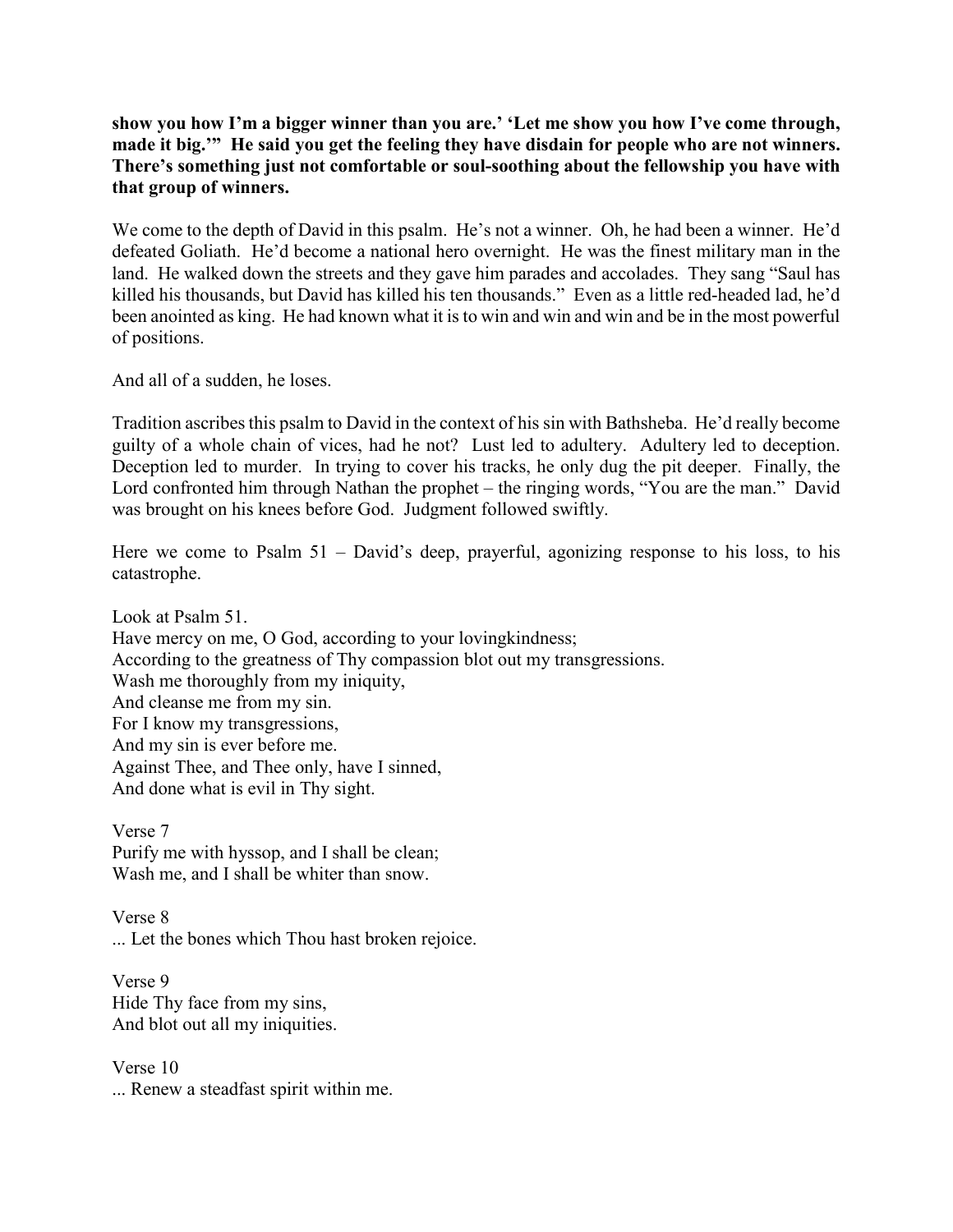Verse 14 Deliver me from bloodguiltiness...

Do you think those words were written by someone who always won, by someone who never suffered a loss? No, winners don't have the benefit of the depth of life that this brokenness brought about in the heart of the king.

I've never believed in celebrity religion. We see a lot of it – parades of athletic stars and beauty queens across the platforms and pulpits in America in order to impress everybody that this winner in life has teamed up with God. Sure he believes in God – look at what God has done for him. Just what the devil said of Job, isn't it? I think what people really want to know is if we – you and me – when we get crushed, when we fall down, when we don't make the number one lineup, when we don't get to be a millionaire, when we don't do all those things – we are still confident in our faith toward God. In fact, I've discovered in life that those who suffer and those who lose sometimes – no, most of the time – are bearers of the greatest faith.

Let's look at the benefits of losing.

When we lose, it simplifies and clarifies life.

When we find ourselves in a state of health, wealth and prosperity, when we find ourselves always the winner, we're like a horse running on the track with blinders. We can't see to the left, and we can't see to the right. We're totally unaware of the reality around us.

Has Covid created clarity for you?

But you let a challenging sickness sift us, you let a financial hardship strike, you let marital bliss become a blunder – we find ourselves shaken down to our very foundation in life. It's simplified and clarified. I'm not wishing it on you, and I'm not wishing it on me, but there are some real benefits to losing.

**The high school buddy who never did take God seriously until trouble hit. Bagging a football scholarship to a Big 10 university consumed all his attention. But in his sophomore year at Michigan he got slammed on the five yard line. Two surgeries and three sideline seasons later he'd done some serious thinking. Life was short. Where were his priorities? Today, he's still in sports. He coaches the Tiny Tornadoes after work. But his priorities are straighter. Bible study and prayer get their chunk of time in his schedule. (Joni Erickson Tada,** *When God Weeps***, p. 21)**

Yes, sometimes we know God better through suffering.

**It's a curiosity. But there is a couple down the street who tend to be just a bit materialistic. Then, last year when he lost his job, they prayed harder, got by with less, and learned some lessons. They found that family means more than possessions, that community college wasn't**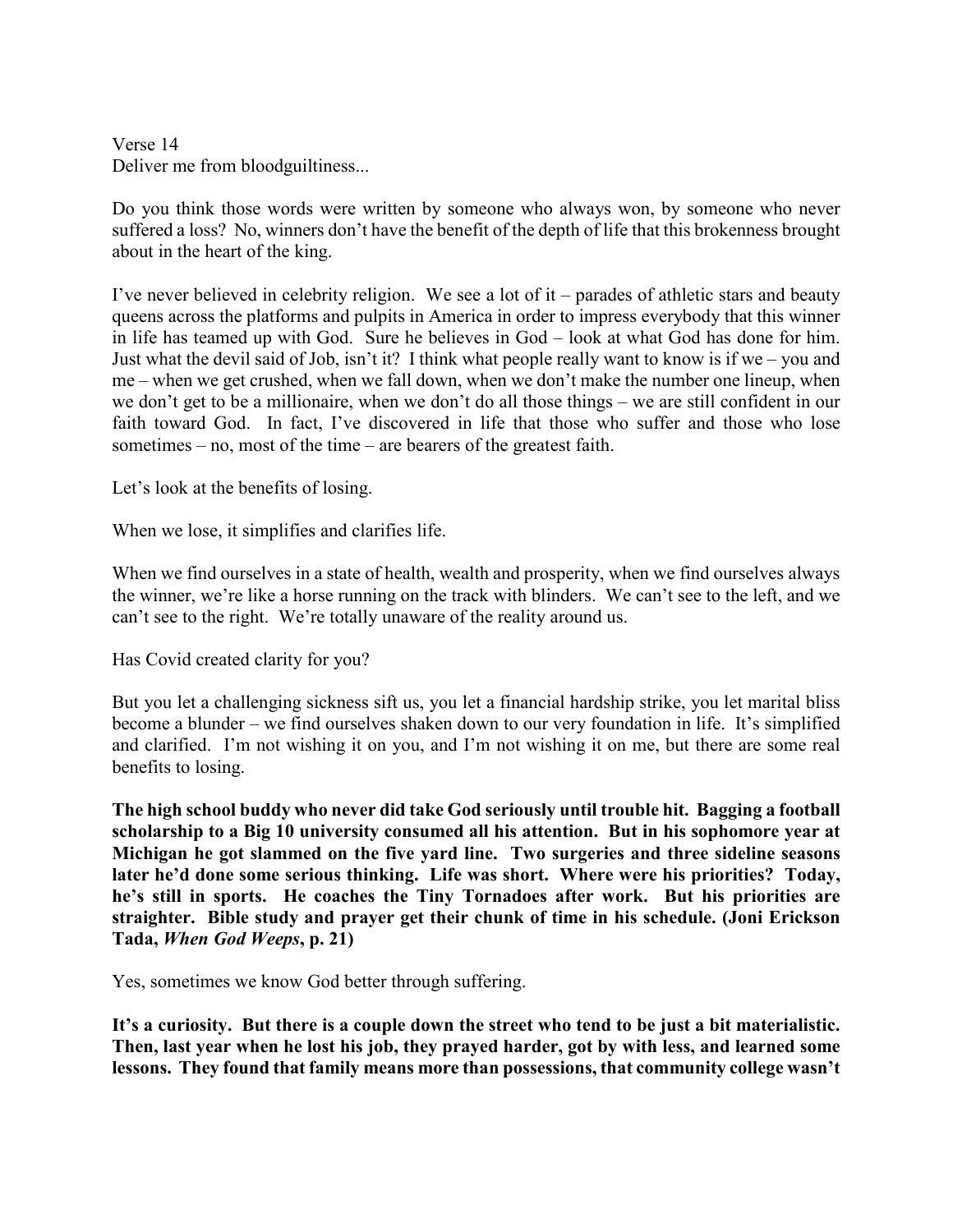**so bad for their Princeton-bound daughter. God took care of them while they climbed back to their feet.**

**Sometimes we discover God's hand in heartbreak. It's another peculiarity. There is the 26 year-old man whose girlfriend returns the engagement ring. He lets it sit on his dresser for months as a memento to his failed love life. He dealt with the grief by pouring himself into a troubled kid who lived two doors down and who had never known a father. He took him to the stables on weekends and taught him to ride horseback. It made the spurned man grow up. He learned his own problems were super-small. (Joni Erickson Tada,** *When God Weeps***)**

You show me someone who's facing a tragedy, and I'll show you someone who has learned to prioritize. Things that once seemed so important now seem absolutely trivial. People that we let rob us of our joy, people that we gave so much power over our lives – now they seem absolutely powerless. They don't matter. We have a new set of priorities. One of the benefits of losing is that it simplifies and clarifies life.

#### **PURIFYING**

That's what happens to David here, isn't it? When you have victory after victory in life, you begin to think somehow you're doing it on your own – God is not necessary. You're self-sufficient. You don't realize how fragile, frail, and weak you really are. You begin to think you're something really special. You don't really have to lean on God all that much. Then, when the loss comes – and friend, it will come – it helps to purify.

David was king. David was wealthy. David was a warrior. David cries out, "O God, have mercy upon me according to your lovingkindness. Cleanse me from my iniquity. Forgive me of my sin. I acknowledge my sin. My sin is ever before me. Wash me and I will be clean. Forgive me and I will be right. Cleanse me with hyssop."

He is saying, "I need to be purified."

Losses sometimes are a real purifier for us. They put us together.

Look at verses 3 and 4. I know my transgressions, And my sin is always before me. Against you, and you only, have I sinned, And done this evil in your sight, That you may be found just when you speak, And blameless when you judge.

David, because he is a loser here, sees the reality of sin. Sometimes when we lose, it's purifying.

We have a tendency to blame everyone and everything but ourself. But finally we have to join the psalmist and say, "I sinned. I did it." It's the first step to healing and recovery. His consciousness now is dominated by his guilt – "And my sin is always before me." Yes, sometimes one of the benefits of losing is that we're purified.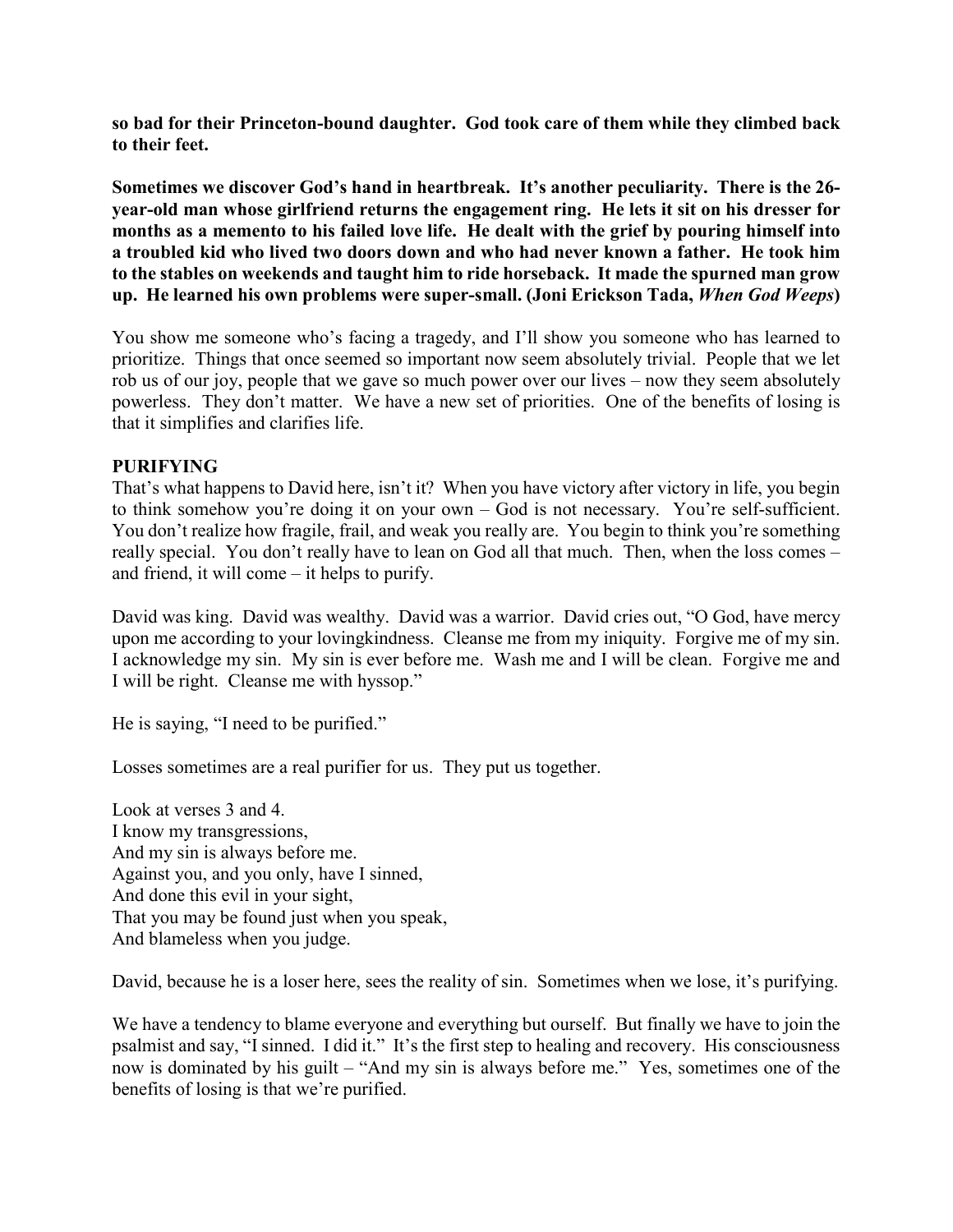Look at verse 7. Purify me.

Look at verse 10. Create in my a clean heart, O God, And renew a steadfast spirit within me.

You go to the winners' circle – you get around a lot of winners – and you'll find there is no unity, no real unity in a circle of winners. In the circle of winners, there is the game of one-upmanship. Everybody is "in-turned." There is not any real relationship and unity there.

You know where the unity is? The unity is in the circle of those who are losing. If each one of us this morning were to come here and tell about our failures, our falters, to share the burdens on our heart – if we would begin to share those burdens and failures with each other, pretty soon we'd be feeling a unity like never before, identifying with each other, loving each other, praying for each other, understanding each other – together in the circle of union. That really takes place not in the circle of winners but in the circle of losers.

We need to be careful about success, about winning. Look at the experience of David in the psalms. We learn we need to watch out for our victories. They take off our spiritual edge. Winning can take so very, very much away from us if we're not careful.

#### **RENEWING**

Losing can bring us to renewal (v. 10).

How we long for renewal. Every area of our life is so easily corroded and stained. Our marriages need renewal. As Scott Peck observes, we must fall in love again and again. Our families need renewal. Our churches need renewal when things become mechanical. And most of all, we need personal renewal – a deep inner conviction about our own sin and poverty, followed by a fresh cleansing and infilling with God's Spirit.

You know what we see in this psalm, what we hear today in the message? There is no renewal apart from pain. Pain may come in moral places, like it did with David. It may come when life is broken, interrupted by illness, by economic reversal, by an upheaval in relationships. It may come when we reflect upon the pace with which life passes and upon our haunting need for meaning. Carl Jung said all of the people over forty years old who were coming to see him for psychiatric help were looking for some reason to continue to live.

We need renewal when we're exhausted, when we're uninvolved, when we're in hopeless despair, when it seems as if there is nowhere to turn and no way out. When we're doomed and trapped and at the end of the rope – we need renewal.

One of the benefits of being broken is that it allows God to use us.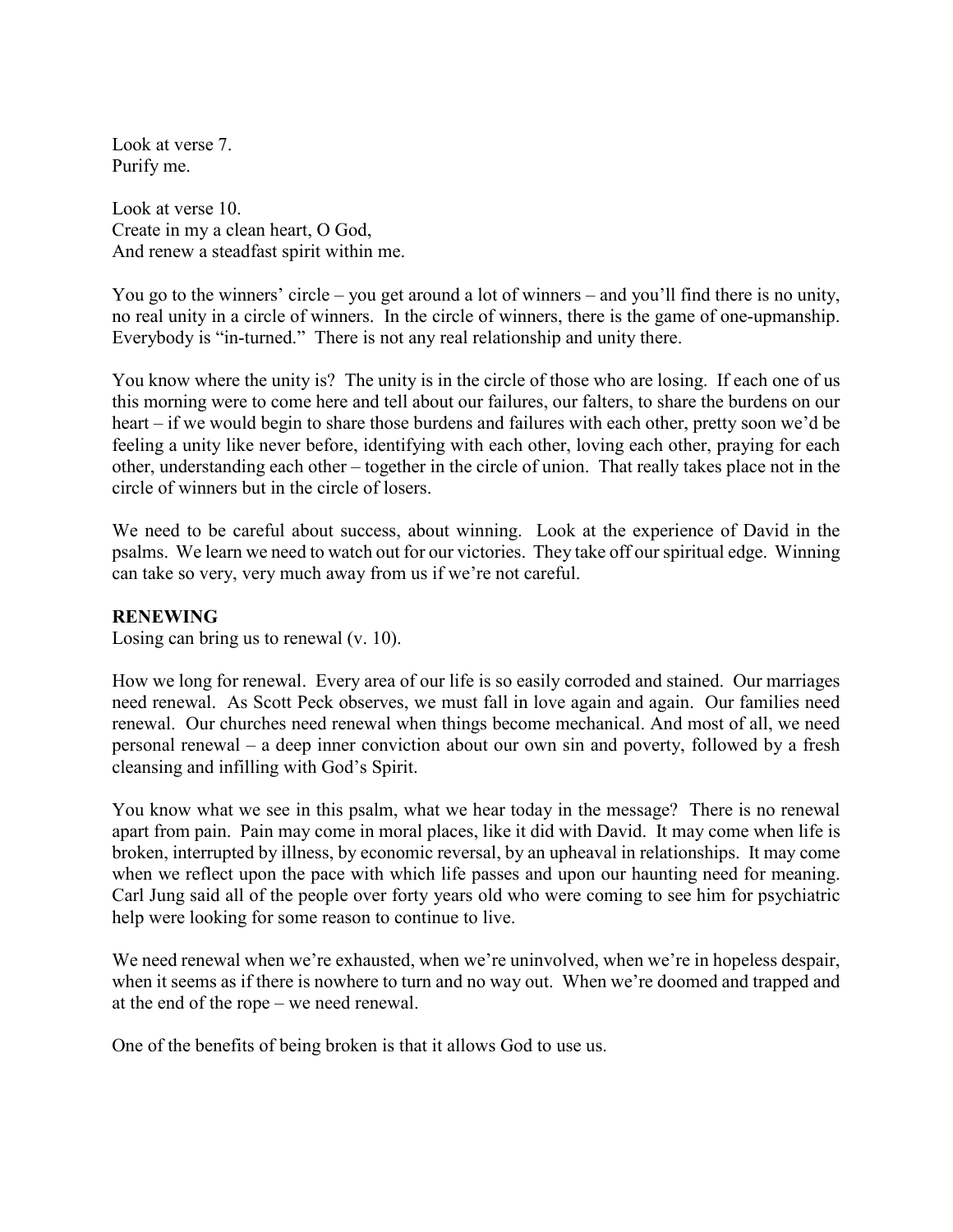Have you noticed the common thread in God's choice of servants – the thread of brokenness? The thread of losing? Throughout the life of Jacob, the heel-grabber, the one who was always the winner over Esau his brother -- God couldn't use him. God couldn't use him until he was a broken man, until he was fearful for his life from Esau. Esau now had the upper hand and the possibility of revenge. It was then when Jacob cried out, "Deliver me, I pray, from the hand of my brother, from the hand of Esau. I fear him, lest he come and attack me and the mothers with the children." It's not until he's broken, until he finally loses the game of one-upmanship with Esau and has to bow down to Esau seven times as Esau approaches – it's then that God can use him.

How about Joseph? So arrogant, strutting around in his coat of many colors, dreaming dreams of his brothers bowing down and even his father and mother. God can't use Joseph in his arrogance, prancing like a peacock. God can use Joseph when he finds himself in the darkness of the dungeon – when however innocent he was, he was broken. Then God could use him.

God can't use Moses as long as he is a winner, as long as he's in Pharaoh's court. Rather, God was able to use him after he was a broken man – stuttering and stammering before the Burning Bush, not as a member of Egypt's royal family but, rather, as a stammering, stuttering shepherd on the run in the desert.

You remember who God chooses to replace Moses? It's Joshua – Joshua who's fearful and Joshua who's dismayed. A Joshua who's broken and needs God to say to him, "Be courageous. Don't tremble. I'll be with you wherever you go."

You see the thread? You see who God uses? It's the losers. God can't use Samson as long as he is the most eligible bachelor in Palestine, chasing women over the Timnah hillside. God uses him when he is blind and broken and he finds himself, like a beast of burden, turning the millstone for the Philistines, for the people who worship Dagon. The Philistines are shouting, "Our god has given Samson, our enemy, into our hands."

What's true of the Old Testament servants is true of the New Testament servants as well. God can't use an arrogant apostle, Peter, who, because his overestimation of his own abilities says he will never deny the Lord, even if he has to die. God can't use the Apostle Peter until he is broken, until three times he has denied any relationship with Jesus as the Christ, until he weeps bitterly, as Luke's gospel recalls. Only then can God use Peter to be the leader of the apostles, the spokesman for the early church.

God can't use a self-righteous apostle  $-$  Paul  $-$  as long as he is the Pharisee of Pharisees, selfrighteous by his own account, blameless before the law as he would claim. God can't use him when he's marching to Damascus to arrest the people who are following God. In his own selfsufficiency he is diametrically opposed to the ways of God. It's a blind Apostle Paul who has seen the risen Christ on the road to Damascus – a humbled, fasting apostle, one who has to be not the aggressor but, rather, the retreater as he's lowered in a basket from the wall. Only then can God use the Apostle Paul.

There is a pastor who once said he had one requirement for all the new members of his staff. They had to be broken. There had to be something in their life that had shattered them so they could